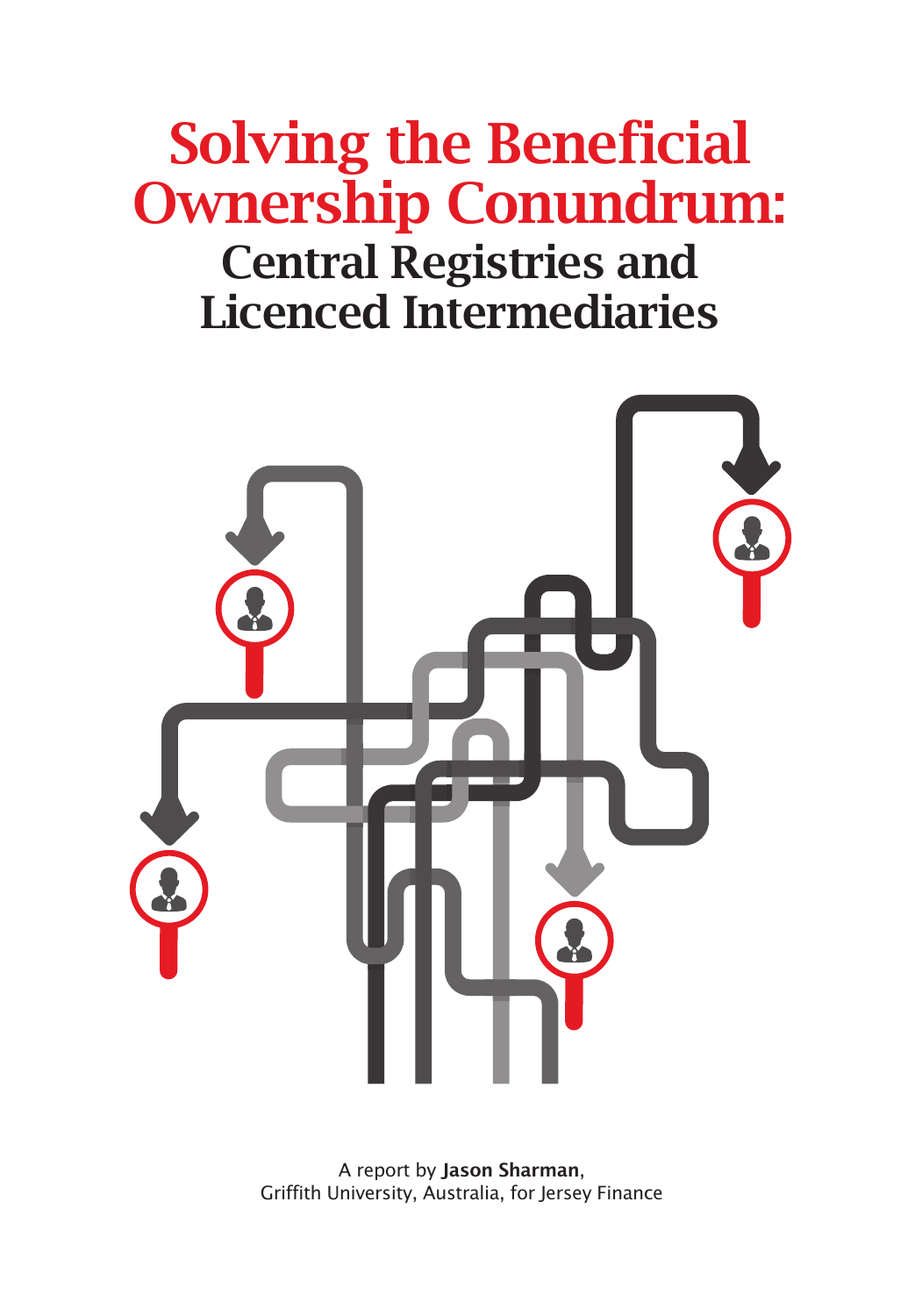# Solving the Beneficial Ownership Conundrum:

Central Registries and Licenced Intermediaries

#### Foreword

For almost 30 years Jersey's regulated corporate service providers, and our Companies Registry, have collected information on the ultimate owners of every company registered in the Island. We have always believed that our system meets, and even exceeds, international standards in combatting financial crime.

Professor Jason Sharman was one of a group of academics who, in 2011/2012, strength tested the regulatory systems of 180 countries by impersonating money launderers, corrupt officials and terrorist financiers. The subsequent report, *Global Shell Games*, published in 2014, showed that Jersey's system was highly resilient, with not a single breach being recorded.

In 2015 Jersey Finance commissioned Professor Sharman to take his work a step further and analyse the effectiveness of central registries and licenced intermediaries in combatting financial crime. We hoped that his independent analysis could be used to demonstrate Jersey's position as an international finance centre of excellence.

The revelations in the Panama Papers on Sunday 3 April 2016, and the subsequent furore, have made his findings, both in *Global Shell Games* and in this publication, even more pertinent.

We hope that this paper will contribute to the debate that has been underway since the Panama Papers were published. In particular, we hope that it will demonstrate that two popular misperceptions are incorrect: all IFCs are not the same, and public registries do not necessarily combat financial crime effectively.

I hope this independent report is seen as a significant addition to an important debate, and will help ensure that measures implemented in order to combat crime are as effective as possible.

Geoff Cook

CEO, Jersey Finance 19 April 2016

#### A note on financial transparency:

The original research underlying this paper was funded by Australian Research Council grants FT120100485 and DP0771521, Norwegian Research Council grant 212210/H30, and the Stolen Assets Recovery (StAR) Initiative, a joint project of the World Bank and the United Nations Office on Drugs and Crime.

#### A note on data transparency:

The full results of the *Global Shell Games* project are published in Michael G. Findley, Daniel L. Nielson and J.C. Sharman, *Global Shell Games*: Experiments in Transnational Relations, Crime and Terrorism (Cambridge: Cambridge University Press, 2014). The full text of the World Bank/United Nations Office on Drugs and Crime report The Puppet Masters: How the Corrupt Use Legal Structures to Hide their Stolen Assets and What to do About It (Washington D.C. 2011), co-authored by Emile van der Does de Willebois, Emily Halter, Robert A. Harrison, Ji Won Park and J.C. Sharman is available for free at: https://star.worldbank.org/star/sites/star/files/puppetmastersv1.pdf.

## Introduction

Shell companies that are used to hide the identity of the real people in control are one of the most important mechanisms for enabling a wide range of serious financial crimes: large-scale corruption, tax evasion, sanctions-busting, and money laundering. Accordingly and appropriately, the need to 'look through' shell companies to determine the real owners, also known as the beneficial owners, has become a global policy priority. A range of multilateral groupings like the G7, G20, World Bank, International Monetary Fund (IMF) and the Financial Action Task Force (FATF), as well as individual nations and the European Union, have made ambitious commitments to further the availability of beneficial ownership information. Rather than enhancing access to beneficial ownership information being a goal in and of itself, it is hoped that by improving performance in this area it will be possible to reduce the associated crimes.

Strongly encouraged by a coalition of crusading transparency non-governmental organisations (NGOs), in the last few years the British government, and more recently the EU, have adopted the position that ensuring the availability of beneficial ownership information requires a centralised company registry with this information on file. This policy stance is based on the proposition that centralised registries are the only way to adequately ensure that companies can be linked with their beneficial owners, or at the very least that centralised registries are demonstrably superior to other means of accessing beneficial ownership information.

This discussion paper takes issue with this stance, arguing that centralised registries are not the only way of finding companies' beneficial ownership. Furthermore, on available evidence they may not even be the best means of doing so. This judgement applies in the legal sense that the global rules on beneficial ownership clearly allow

countries to take different routes to achieve the desired outcome. More importantly, this judgement also applies in relation to actual effectiveness, where there is comparatively little evidence of how centralised registries would work in practice, thanks to their current novelty and rarity. On the basis of available evidence, it is simply not possible to say that centralised registries work better than the leading alternative (discussed below), and it is demonstrably wrong to say that they are the only way of achieving corporate transparency.

The paper first briefly explains why untraceable companies are a problem (trusts and other corporate forms pose many of the same challenges, but they are largely excluded from this discussion). The next step is to summarise the global standard for beneficial ownership as set down by the FATF, and then sketch out the two leading alternatives for satisfying this requirement: centralised registries, and regulated Corporate Service Providers.

#### The Nature of the Problem

As noted, companies that cannot be traced back to their real owners have been identified as one of the major enabling mechanisms for serious transnational financial crime, although it is important to note that a large majority of shell companies are used for entirely legal and legitimate purposes. This problem is particularly acute with shell companies, a loosely defined term meaning those companies that are not engaged in the production of substantive goods and services, but which instead are used mainly for the attribute of separate legal personality. Tracing the flow of criminal funds to a particular bank account held in the name of a company is not especially useful if it is then impossible to identify the real individuals in control of the company, i.e. the beneficial owners.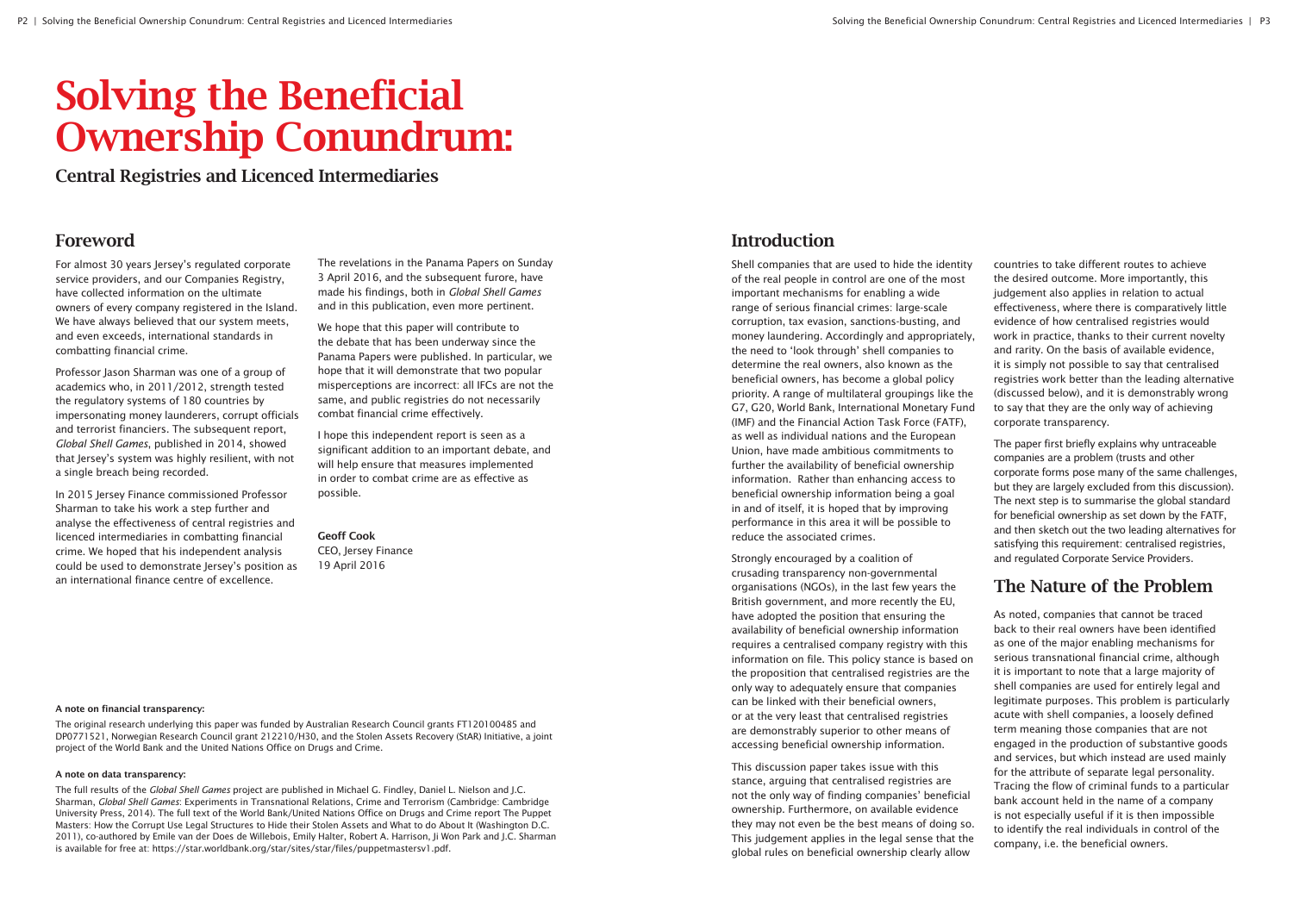Beneficial owner - 'The natural person(s) who ultimately owns or controls the legal person or legal arrangement'

The term 'beneficial owner' does not have a fixed legal definition, though intuitively the sense of the real individual or individuals controlling the company is easy to grasp (operationalising this concept in law and regulations, however, is much harder). The G20 defines this term to mean 'the natural person(s) who ultimately owns or controls the legal person or legal arrangement' (G20 High Level Principles on Beneficial Ownership 2014). Beneficial ownership is distinct from legal ownership, where (for example) the official shareholder of record may be another company, or a lawyer acting as a nominee for the beneficial owner. In this sense the term 'ultimate beneficial owner' is a confusing tautology, in the same way as asking for the 'real, real owner'. If a person is not the ultimate owner and controller, they are by definition not the beneficial owner.

Rather than beneficial owners directly setting up their own shell company, it is more common for them to employ the services of an intermediary, a Corporate Service Provider (CSP), who lodges the necessary paperwork and performs the administration necessary to create the company. While all companies must have some record of their existence on an official government registry, up until the present there has almost never been a requirement to identify the beneficial owner in this manner.

### What do International Beneficial Ownership Rules Require?

The international standard governing beneficial ownership can be simply stated. In 2003 the FATF adopted Recommendation 33, mandating that:

*Countries should take measures to prevent the unlawful use of legal persons by money launderers. Countries should ensure that there is adequate, accurate and timely information on the beneficial ownership and control of legal persons that can be obtained or accessed in a timely fashion by competent authorities.* 

This standard continued that countries 'could consider' the steps recommended in Recommendation 5, which charged banks and other similar financial institutions with the responsibility of finding the real owners of their corporate customers.

The FATF standards were updated in 2012, Recommendation 33 became Recommendation 24, yet the section quoted above stayed the same (bar the addition of terrorist financing). In a new section, it went on to say that 'Countries should consider measures to facilitate access to beneficial ownership and control information by financial institutions and DNFBPs [Designated Non-financial Businesses and Professions, e.g. law firms and CSPs]'. In both cases, then, the presumption is that private intermediaries, be they banks, CSPs, or some other party, will collect and retain beneficial ownership information. In the Interpretive Note to this Recommendation the FATF is explicit that 'Countries may choose the mechanisms they rely on to achieve this objective, although they should comply with the minimum requirements' (FATF 2012: 83).

The fact that the FATF 40 Recommendations are technically 'soft law' has not stopped them becoming the unchallenged global standards in anti-money laundering regulation in general, and with regards to beneficial ownership regulation in particular. FATF standards have thus been endorsed in a variety of hard law United Nations conventions and UN Security Council resolutions, as well as by the IMF and World Bank, with over 180 countries committing to meet these standards. The G20 and G8 have also endorsed the FATF standards. In its 2014 'High Level Principles on Beneficial Ownership Transparency', the G20 restated the gist of Recommendation 24, and then noted that 'Countries could implement this, for example, through central registries of beneficial ownership or other mechanisms.' The G8 communiqué from the year before contains very similar language ('This could be achieved through central registries of company beneficial ownership'). Shortly thereafter in both the G8 and G20 documents it is specified that CSPs should identify and verify beneficial ownership. The statements also make the sensible point that to have credibility and legitimacy in this area, G8 and G20 members must 'lead by example'.

In sum, then, while the FATF is explicitly open to countries adopting different means of

establishing a record of beneficial ownership, the G8 and G20 have moved to mandating the regulation of CSPs in terms of collecting beneficial ownership, and suggesting that another possible way of achieving the same outcome is establishing centralised registries. What is obvious from even the briefest consideration of these authoritative international standards is that there is certainly nothing close to any general international expectation, rule or requirement that countries create a beneficial ownership registry. Instead, this course of action is merely suggested as one possible option. As such, there is no basis to maintain that centralised registries are an international legal duty, or even some kind of looser informal international standard or norm. This impression is strengthened by the fact that at the time these declarations were made, no G8 or G20 member had set up any such register. More stress is put on ensuring that CSPs collect and verify beneficial ownership information for their clients. In this sense, outside the EU member states, beneficial ownership registries are certainly not essential, nor are they even the preferred approach in global standards. Those choosing to assess jurisdictions on the presence or absence of registries they should be aware that this is an essentially idiosyncratic criterion.

### What Works? Assessing **Effectiveness**

For all the discussion of what global rules on beneficial ownership do or don't require, the more important question is what methods will actually be most effective in tackling the policy problem, i.e. opaque companies and the crimes they facilitate. While it is not true to say that the laws and regulations don't matter, it would be fair to say that for too long technical or legal compliance has received too much attention, and questions of whether and to what extent policies are actually effective have too often been neglected. It is commonsensical that rules on the books may have little or no effect on actual behaviour; no one thinks that just passing a law against corruption is going to stop people offering or taking bribes, for example. To their credit, bodies like the OECD and the FATF have recently shifted their assessments to focus on effectiveness.

Although no one now questions the importance of assessing policy effectiveness, measuring the impact of rules designed to reduce corporate

opacity, and hence money laundering, tax evasion and the like, is difficult for a range of reasons. Obviously, an inherent lack of information is the crux of the problem when it comes to untraceable shell companies. Because we have no credible historic or current estimates of the scale of money laundering or tax evasion (see Peter Reuter's introductory chapter in Draining Development? Controlling the Flows of Illicit Funds from Developing Countries, World Bank, 2012), we cannot compare the 'before' and 'after' pictures to determine what difference, if any, new laws have made. We cannot assess the counterfactual condition, that is, how would this problem be different if we had introduced different policies, or none at all? If measuring effectiveness is too important to give up on, we should nevertheless be modest about the certainty of our conclusions.

Restating the same questions in terms of effectiveness, rather than legal compliance as above, are centralised registries of beneficial ownership the only, or the best, way to ensure that 'there is adequate, accurate and timely information on the beneficial ownership and control of legal persons'? It is impossible to give a definitive answer either way, in that such registries are vanishingly rare. One of the earliest pioneers was the Crown Dependency of Jersey, whose experience is briefly reviewed below. Only now are they being constructed in the UK and other countries of Europe in line with the 4th EU Anti-Money Laundering Directive. Logically, then, it is far too early to make any strong claims on the extent to which this approach will solve the current problem of missing beneficial ownership information, either in an absolute sense, or relative to existing alternatives. There is not enough evidence to say how well or badly beneficial ownership registries will work in practice, and so there is no basis for saying that they are the only or the best solution.

Yet of course every new policy solution has to start somewhere. It would be unreasonable to put advocates in the Catch-22 position of having to demonstrate a track record of practical effectiveness for a proposed policy as a pre-condition for its introduction. As such, it is important to analyse the relevant evidence that we do have so far. Here it is important to provide further information on the specifics of how registries are supposed to work, as well as the leading alternative, which relies on CSPs collecting beneficial ownership information.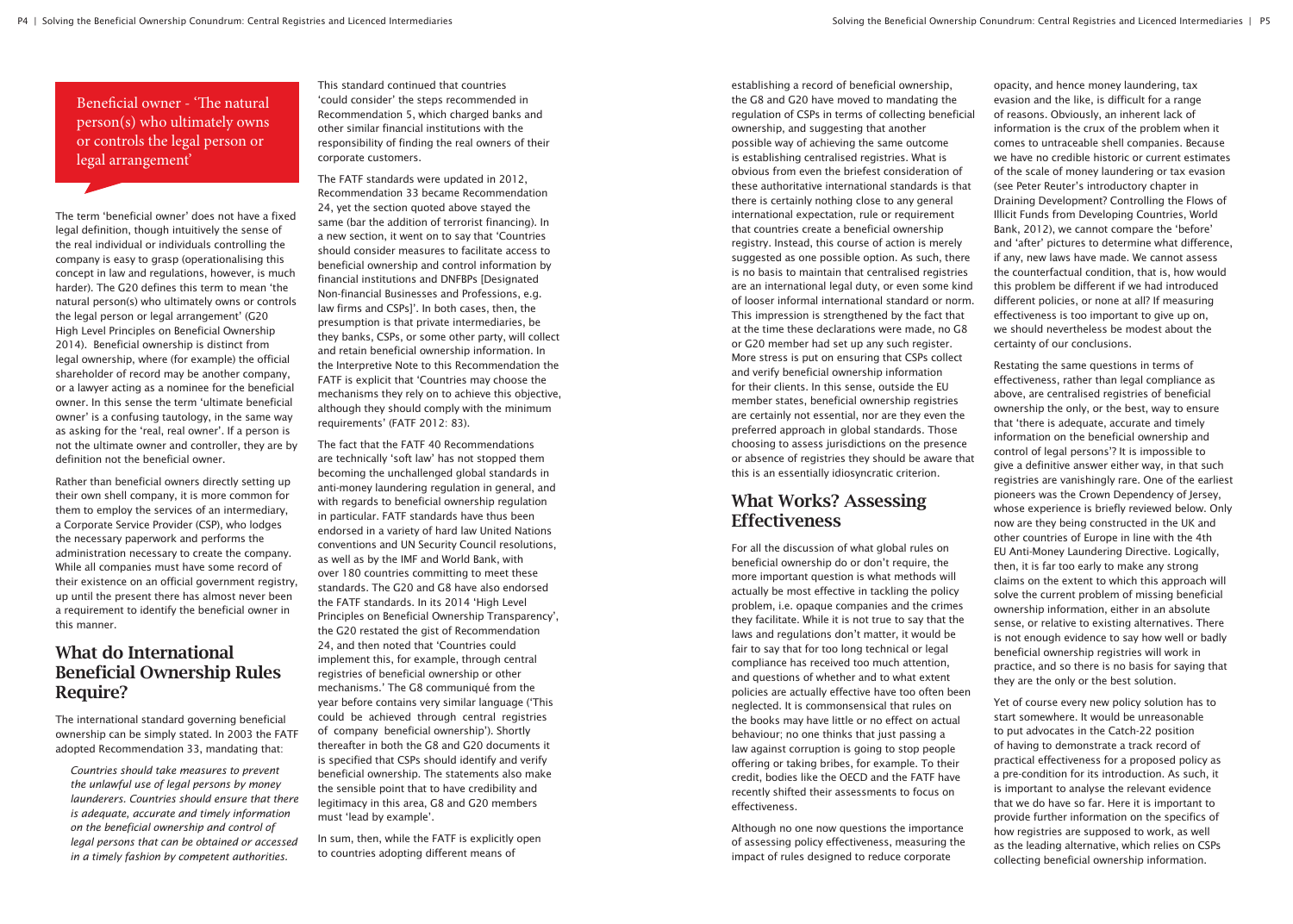Corporate Service Providers come in a huge variety of forms, from dedicated wholesale firms that form and sell thousands of shell companies each year, to law and accountancy firms that provide shell companies as an incidental sideline, to sole traders relying on a website to draw in a few dozen customers. The potential point of regulatory intervention is created because CSPs form a crucial link between customers (i.e. the beneficial owners), and the authorities. All CSPs must know something about their clients, even if it is just to make sure that the clients pay CSPs' fees. Similarly, all CSPs must provide some information to the authorities, even if it is just giving the company registry the name of the shell company. Given this position, many jurisdictions, particularly International Financial Centres, have imposed a duty on CSPs to collect and verify documents establishing the true identity of beneficial owners, in line with the principles articulated in the FATF, G20 and G8 statements referenced earlier.

In practice this means that CSPs make business conditional upon customers providing a notarised or certified copy of the picture page of their passport, usually supported with utility bills or other proof of residence. CSPs have a continuing duty to make sure that any changes of beneficial ownership are reflected in their records. Law enforcement and regulators can then access this information as needed, including in line with requests from their foreign counterparts.

For this system to work several preconditions apply.

- First, CSPs must be licenced, something that is not currently the case in countries like the United States and Australia.
- Second, authorities must be vigilant in auditing CSPs to make sure that they are in fact collecting proof of identity, with sanctions applied to any that are failing to do so.
- Third, chains of intermediaries (for example when multiple CSPs are processing transactions for the same client) must ensure that each has access to information on the identity of the beneficial owner.
- Finally, the transfer of information from CSPs to the authorities must be relatively swift, giving CSPs legal assurance that they will not be sued by clients for breach of confidentiality or similar grounds.

There is a division of opinion within those favouring central registries of beneficial ownership regarding whom should have access to this information

In contrast, how would central registries work? As with CSP regulation, there are variations. From 2008 to 2014 a series of proposals introduced to the US Congress aimed to simply add a line to both initial company registration documents and annual renewals requiring the name and address of the beneficial owner(s), defined as a person owning 25 per cent or more of the shares. According to this draft law (which was never passed), providing false or incomplete information would be a criminal offence. The resulting information would only be accessible by law enforcement. Since US corporate registries are state, rather than federal, technically this would not be a central registry, but the principle is the same.

The EU standard instituted in mid-2015 works in an equivalent manner, again requiring information on the identity of all those holding a direct or indirect ownership share of 25 per cent or more. There is a residual clause specifying that if some individual exercises effective control over the company without meeting the 25 per cent threshold, they should also be classified as a beneficial owner. The information is available to law enforcement, tax authorities and regulators, as well as those that can demonstrate a 'legitimate interest', with this criterion to be fleshed out by national governments.

Evidencing the close co-ordination of policy in this area, the UK Small Business, Enterprise and Employment Act 2015 is once again broadly similar. It uses the same 25 per cent threshold to define beneficial ownership (termed Persons with Significant Control), with equivalent residual clauses to catch those who don't reach this threshold but nevertheless exercise effective control. The specific information required from each individual is name, service address, nationality, date of birth and usual residential address. Most of this information will be held on a publicly searchable database with Companies House. Those not complying can lose ownership of their shares, or be subject to criminal penalties.

There is a division of opinion within those favouring central registries of beneficial ownership regarding whom should have access to this information. One view is that beneficial ownership registries should remain closed to all but law enforcement and regulators. In contrast, NGOs favour this information being openly available to all members of the public, online and free of charge. The relevant EU law has tended towards closed registries, with the exception that those with a compelling legitimate reason may have access, while the UK has favoured a more open registry.

Harking back to the key questions posed above, what is the evidence that this system is the answer to untraceable shell companies, and that it will work better than imposing Know Your Customer duties on CSPs (though strictly speaking these measures may not be mutually exclusive)? Recalling the caveat above, it is early days for centralised beneficial ownership registries and so one can make a huge range of predictions about how they will work.

The first source of evidence is the World Bank/ United Nations Office on Drugs and Crime report The Puppet Masters: How the Corrupt Use Legal Structures to Hide their Stolen Assets and What to do About It. The report is largely concerned with beneficial ownership, it draws on a wide range of evidence, including an original dataset of 150 cases of grand corruption (which involve 593 shell companies, p.122), a series of interviews with regulators and law enforcement officials, and an audit study (colloquially known as 'mystery shopping') of soliciting offers for anonymous shell companies to test CSPs' Know Your Customer policies.

The unambiguous conclusion of Puppet Masters was that a beneficial ownership regime based on licenced CSPs was a better solution than one based on a company registries of beneficial ownership. The most positive verdict on such registries was that they are better than nothing. One major reason behind the tepid support for registries was the judgment of those who worked in registries themselves that the proposed system would not work. Company registries have a largely passive, archival function revolving around receiving and filing documents. They do not have and (at least in the opinion of those interviewed) do not want a responsibility to verify the documents they receive. This is significant in that all of the registry models summarised above

receive declarations as to the identity and personal details of the beneficial owners, but there is no verification process to ensure that this information is accurate. The expectation (or hope) is that the threats of loss of company ownership and criminal penalties will be sufficient to induce people to provide accurate information. The registry itself has no incentive to discern the veracity of the beneficial ownership records it holds.

Note that this is a significant difference with the CSP model, according to which these private intermediaries do not just ask for the name and details of the beneficial owner, but are also responsible for verifying these details against passport copies and other documents. CSPs have an incentive to ensure these records are accurate, in that false records may lead to a revocation of their licence. Beneficial owners intent on concealing their control of a company have to go to greater trouble, and incur greater criminal liability, under the licenced CSP system than in the central registry system. Of course it might be said that CSP can be bribed to false verify beneficial ownership information, but presumably those working in registries could be corrupted in a similar fashion.

> Most relevant is the finding that the best performing jurisdictions were those that have a licencing regime for their CSPs

What evidence is there that a licenced CSP system can deliver on the goal of accessible beneficial ownership information? Here the most systematic evidence is from the *Global Shell Games* project, coauthored by Michael Findley, Daniel Nielson and myself, as well as earlier, less rigorous audit studies I performed for the Puppet Masters report and other academic work. Extensively discussed elsewhere, this document gives only a brief summary of the approach and main conclusions. Most relevant is the finding that the best performing jurisdictions were those that have a licencing regime for their CSPs, rather than relying on a centralised registry.

*Global Shell Games* is based on a Randomised Controlled Trial, in the sense that it randomly assigned different customer risk profiles to 3773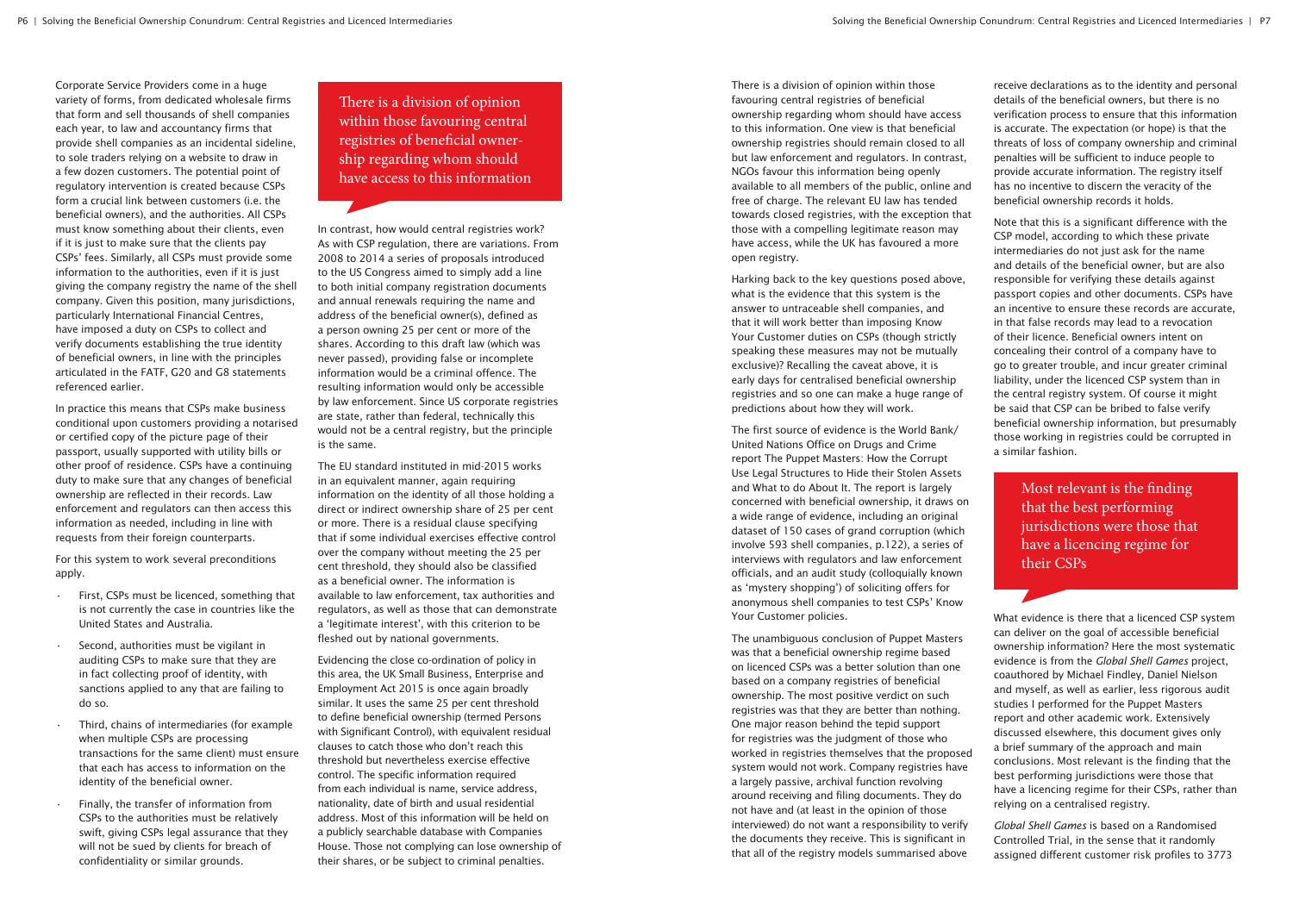CSPs across the globe via email solicitations from a variety of fictitious consultants seeking untraceable shell companies. The aim of the study was to find out whether varying the information contained in solicitation emails and changing customer risk profiles made any difference to, firstly, CSPs' propensity to respond to solicitations, and, secondly, CSPs' propensity to comply with international standards by verifying their customers' identities. The study, conducted 2011-2012, also provided the best information yet available on country-by-country compliance with beneficial ownership regulations.

International Financial Centres on average performed notably better than OECD countries. Some IFCs like Jersey and the Cayman Islands had a perfect record of compliance, i.e. not one of the CSPs contacted was willing to provide a shell company to our fictitious consultants without first seeing a suite of official identity documents proving the customer's true identity. This strong record of compliance occurred even when some of the email approaches explicitly offered to pay a premium if Providers were willing to waive the rules on customer identification. In contrast, it was much more common for Providers from OECD countries to offer shell companies without any requirement that the customer prove their real identity. In practice, this means that these OECD-based intermediaries were willing to sell exactly the sort of untraceable shell companies so useful for criminals, and that are explicitly prohibited by the FATF 40 Recommendations and other associated international standards.

The less rigorous audit studies performed 2009- 2010, where there was only a single, uniform solicitation to Providers rather than the random allocation of different profiles, show a similar picture (for full details see J.C. Sharman The Money Laundry: Regulating Criminal Finance in the Global Economy Ithaca: Cornell University Press, 2011). IFCs with a licenced CSP regime once again have a notably higher level of compliance than OECD countries without such a regime. The fact that IFCs had legislated and enforced CSP licencing regime can in many cases probably be ascribed to external regulatory pressure, especially that associated with the FATF's Non-Co-operative Countries and Territories blacklisting exercise from June 2000. In contrast, a large majority of OECD members has never faced any equivalent pressure to improve their own performance with regards to beneficial ownership.

The relatively poor performance of the UK in both the *Global Shell Games* study and the earlier audit studies, with significantly lower levels of compliance than most IFCs, is notable in light of the 3rd EU Money Laundering Directive of 2005 which explicitly regulated CSPs and imposed Know Your Customer requirements upon them (Article 3(7)). What has gone wrong with the British system? Provisionally, it seems that there were, and at least in some cases still are, problems of law and enforcement.

First the UK has long lagged almost all IFCs in allowing the unrestricted use of bearer shares, only moving to abolish these in 2015, despite the fact that the FATF had for almost 20 years previously identified bearer shares as highly inimical to corporate transparency. A loophole in the coverage of the law applying the 3rd Directive was created when those intermediaries engaging in one-off or ad hoc transactions with customers were exempt from the due diligence requirement. Several large British CSPs argued that because the provision of shell companies was just such a one-off transaction, they were not covered by the obligation to know their customers. Given that the provision of shell companies usually involves not just the creation of a company, but also ongoing services like supplying nominee directors and sometimes other continuing auxiliary services, this logic seems rather strained. More important, however, seems to be a lack of enforcement by the UK authorities.

The default regulator responsible for enforcing these rules is Her Majesty's Revenue and Customs (HMRC). Almost all UK government agencies have been subject to extensive cut-backs as part of the austerity agenda, and inspecting CSPs is in any case some distance from HMRC's core function of raising revenue. The up-shot seems to be a lack of enforcement of the requirement that British CSPs establish the true identity of their clients. According to enquiries made by the NGO Global Witness, there may never have been a single audit or inspection carried out to enforce this rule. The unsurprising conclusion is that rules are unlikely to be effective unless they are enforced, accentuating the importance of the FATF's shift from just assessing technical compliance to seeing whether and how laws and regulations are implemented in practice. The strong performance of the IFCs in the *Global Shell Games* test of beneficial ownership regulations shows that a system based on licencing CSPs can work well, but that the regulations themselves

are a necessary rather than sufficient condition of effective performance.

What is the significance of this commonsensical insight about enforcement for centralised registries of beneficial ownership? The difficulty here, that policies may look good on paper while being almost completely ineffectual in practice, returns us to the problem of the lack of practical experience with beneficial ownership registries that makes the adoption of this system something of a leap of faith. The Achilles heel here, practically but also in some sense legally, may be the lack of verification of beneficial ownership declarations submitted to registries. As noted, corporate registries have a passive, archival role in receiving and filing documents, rather than an investigative or enforcement function. To the extent that international rules require beneficial ownership information to be verified, centralised registries fail to meet this standard. A de facto verification function may result from the public scrutiny of beneficial ownership records in open registries by journalists, NGOs and other parties. Yet this is likely to be a very ad hoc approach. Furthermore, the tendency so far outside the UK is to keep registries closed, attenuating even this uncertain verification mechanism.

A further cause for concern is that company registries may be failing to perform their existing record-keeping duties, which does not inspire confidence about their ability to solve problems of beneficial ownership availability. A cautionary tale is the experience of Norwegian journalists from Dagens Næringsliv seeking information in the Cypriot registry.

In 2011 Norwegian journalists visited the Cypriot registry seeking information on companies connected with one of Norway's wealthiest individuals. EU and Cypriot law specifies that companies must file annual, audited accounts, as well as maintaining accurate records of legal (but at this time not beneficial) ownership, and further mandates that these records should be open to the public for inspection. In practice, however, the journalists found that law has little to do with reality. The initial exchange with the first registry official is as follows:

*"Are you the police?" "No."*

*"Are you a detective?" "No."*

#### *"But who are you?" "I'm a journalist."*

#### *"These documents are secret."*

So much for the law specifying public access. Yet after having gained access to the registry, the journalists found that they faced a much greater obstacle to accessing the information on beneficial ownership that they needed.

The registry office itself was swamped with teetering stacks of unopened correspondence. In searching the files of the 30 companies of interest, the journalists found no information at all from the preceding 11 years. Rather than being exceptional lapses, the head of the registry admitted that there was a general 10-year backlog in opening correspondence. He also exhibited a notable degree of indifference to the idea that necessary information was not being submitted to the registry:

"*When a company comes to deliver its accounts it is followed by a form. But the Treasurer who receives the document does not care about what actually is on the form. So when the time comes, two, three, five, or a hundred years later, when we go through this, we may see that something is missing."*

With this example in mind, and in an environment of pervasive government cut-backs, many registries may well struggle to stay on top of their existing duties, let alone taking on substantial new responsibilities.

As of June 2015 the Ukrainian government has brought into force a beneficial ownership law very similar to the British and EU model described earlier ('On Amending Certain Laws of Ukraine Relating to the Identification of Ultimate Beneficiaries of Legal Entities and Public Figures'). The law is once again is based on a 25 per cent shareholder threshold backed up by a catch-all clause relating to those exercising control in other ways. Yet according to my interviews with international regulators, during a visit to the local ministry responsible for administering this measure, officials had not even heard of the law, let alone begun implementing it.

Of course, defenders of centralised registries could rightly point out examples of rogue CSPs that fail to maintain up-to-date customer records, or, even worse, actively conspire with criminals in money laundering schemes. Among the vast amount of information in the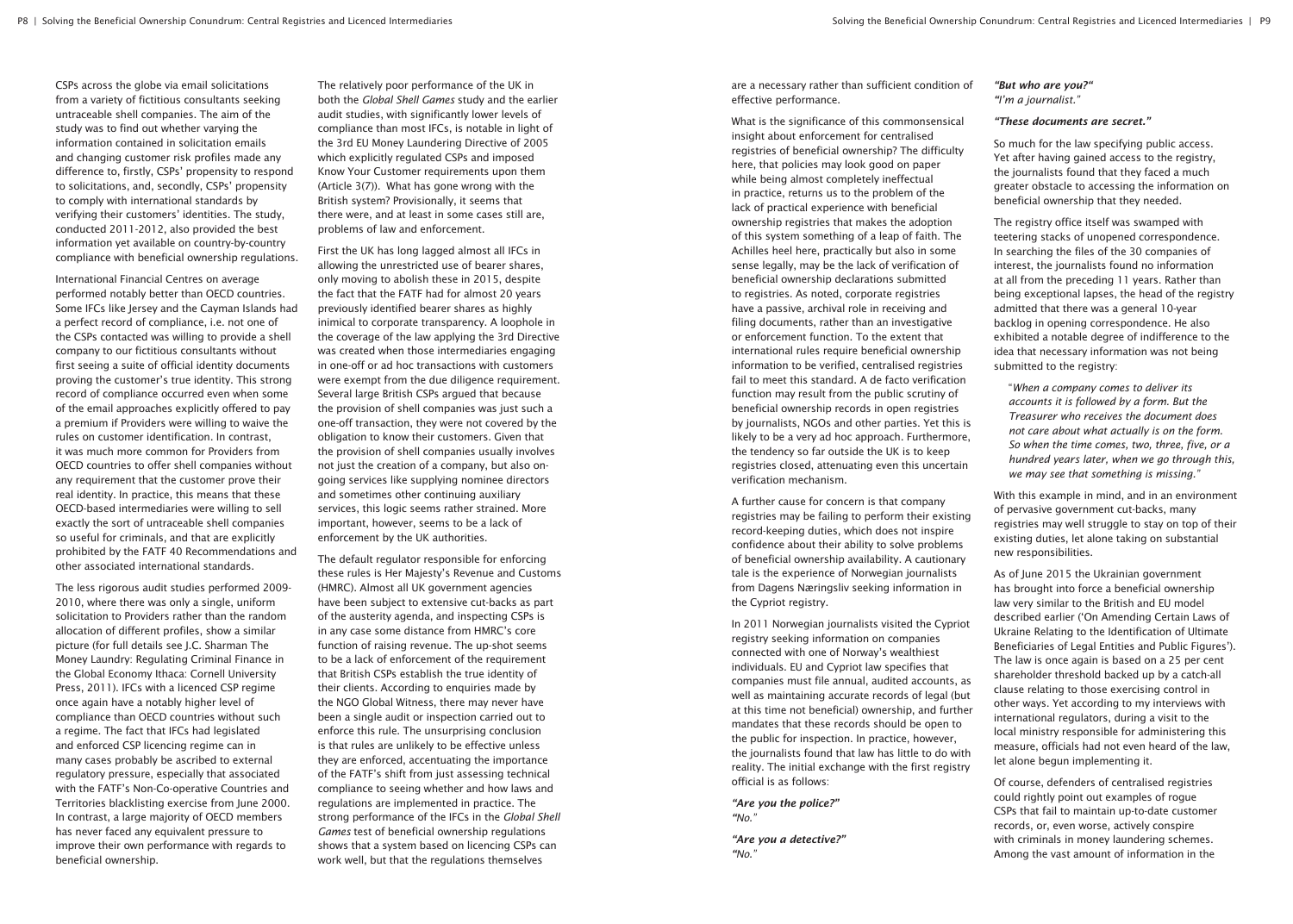offshore dataleaks released by the International Consortium on Investigative Journalists from the CSPs Commonwealth Trust Services and Portcullis Trustnet there were some instances of lapses in collecting beneficial ownership information. However, there were many more instances in which clients were required to provide proof of identity. This information is particularly significant because, as with the *Global Shell Games* and audit studies, the CSPs had no idea they were being monitored or that their behaviour would become public, and thus we can be more confident that they were applying standard procedures. In contrast, regulatory inspections are more likely to see businesses playing to the script of what they should be doing, which may or may not correspond with what they actually do in private when real money is at stake.

### The Jersey Model

Given the problems discussed above, what principles are likely to maximise the effectiveness of central registries? The Puppet Masters report referred to earlier specifies three conditions as part of what is referred to as the 'Jersey model' (see p.76).

- 1. Firstly, unlike conventional registries, Jersey's actively verifies beneficial owners' identities at the time of first registration, and runs their names through due diligence software.
- 2. Secondly, the registry coordinates closely with the islands' (licenced and regulated) CSPs to ensure that beneficial ownership information is kept up to date in subsequent years.
- 3. Finally, company registration is only approved if trained staff at the registry are confident that they have accurately identified the beneficial owner. While no system is perfect, this model of registry seems to provide significantly greater confidence than the passive, archival central registry alternative in British, EU and US blueprints.

### The United States

When it comes to beneficial ownership regulation, at present by far the biggest problem is the United States, which has neither licenced CSPs nor registries of beneficial ownership information (and has opted out of the worldwide Common Reporting Standard on tax information exchange as well). Furthermore, there is very little prospect of either solution being introduced with the death of the Incorporation Transparency and Law Enforcement Assistance Act. As has been convincingly demonstrated by a variety of US government reports, from the Senate Permanent Subcommittee on Investigations, to the Treasury Department, to the Government Accountability Office, not to mention a variety of media and NGO exposés, untraceable US shell companies are routinely used in facilitating serious crime. While the US does attract some criticism for its poor performance in this area, it is peculiar that IFCs are subject to much more international pressure and negative publicity, even though objectively their performance is much better. This disparity seems to be an indicator of the degree to which the policy debate over beneficial ownership is dominated by politics and public relations concerns, rather than a genuine desire to fix the problem of untraceable shell companies.

## About the Author

Jason Sharman is a professor at Griffith University in Brisbane, Australia, with the Centre for Governance and Public Policy, where he focuses on the regulation of global finance, particularly in relation to money laundering, corruption, tax and international financial centres.

Sharman has earlier worked as a consultant with the World Bank, Financial Action Task Force, Asia-Pacific Group on Money Laundering and several private sector groups.



## About Jersey Finance

Jersey Finance has been run as a not-for-profit organisation since it was formed in 2001. It represents and promotes Jersey as an international financial centre of excellence.

It is funded by members of the Island's finance industry and the States of Jersey government, and has offices in Dubai, Hong Kong, Mumbai and New Delhi along with representation in London and a CBBC Launchpad in Shanghai.

While Jersey Finance commissioned this work, it remains the independent work of Professor Jason Sharman.



**WWW.jerseyfinance.je** 



www.twitter.com/jerseyfinance

www.linkedin.com/company/jersey-finance